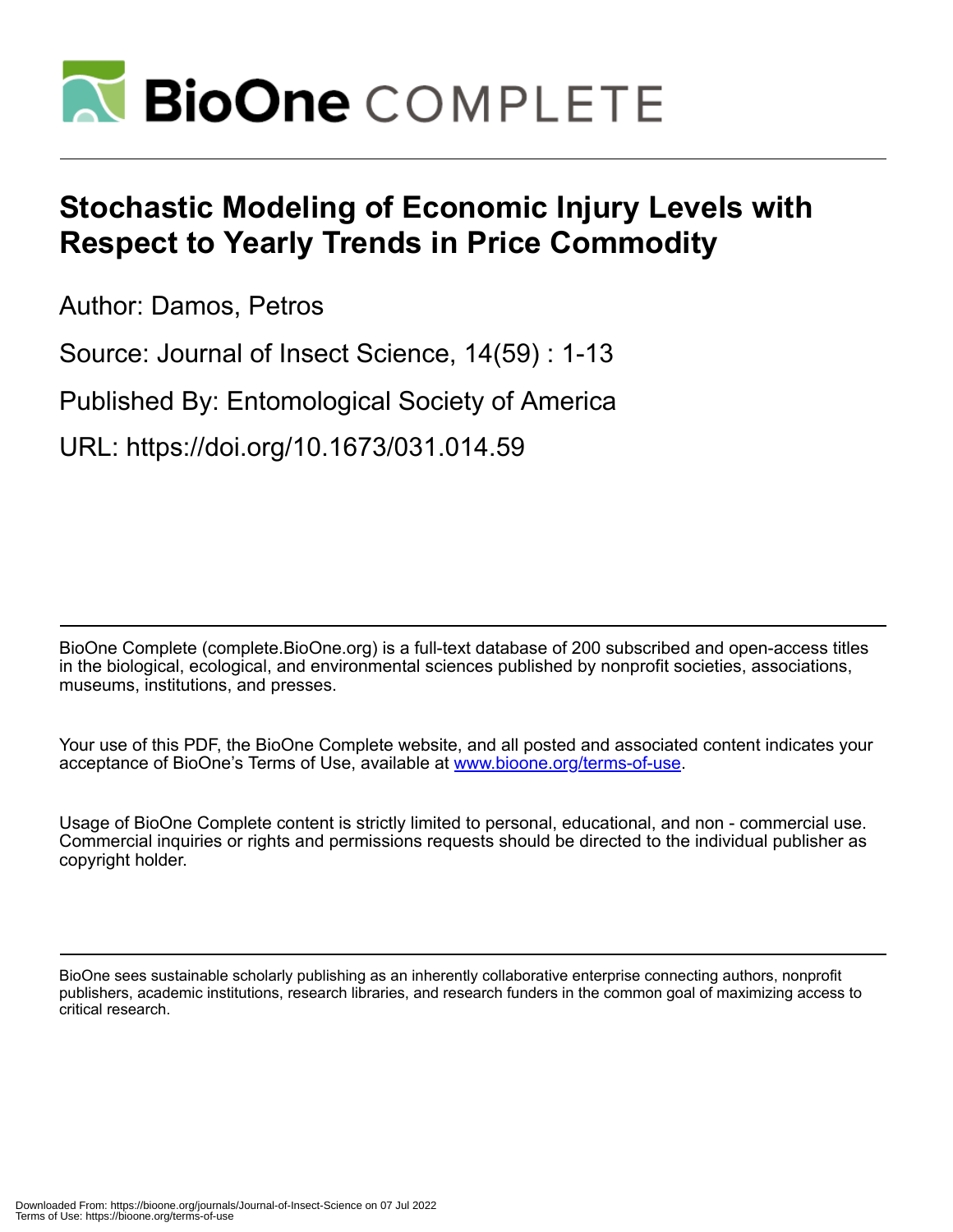

## **Stochastic modeling of economic injury levels with respect to yearly trends in price commodity**

## Petros Damos

Laboratory of Applied Zoology and Parasitilogy, Department of Crop Production (Field Crops and Ecology, Horticulture and Viticulture, and Plant Protection), Faculty of Agriculture, Forestry and Natural Environment, Aristotle University of Thessaloniki, 541 24 Thessaloniki, Greece

## **Abstract**

The economic injury level (EIL) concept integrates economics and biology and uses chemical applications in crop protection only when economic loss by pests is anticipated. The EIL is defined by five primary variables: the cost of management tactic per production unit, the price of commodity, the injury units per pest, the damage per unit injury, and the proportionate reduction of injury averted by the application of a tactic. The above variables are related according to the formula  $EIL = C/VIDK$ . The observable dynamic alteration of the  $EIL$  due to its different parameters is a major characteristic of its concept. In this study, the yearly effect of the economic variables is assessed, and in particular the influence of the parameter commodity value on the shape of the EIL function. In addition, to predict the effects of the economic variables on the EIL level, yearly commodity values were incorporated in the EIL formula and the generated outcomes were further modelled with stochastic linear autoregressive models having different orders. According to the *AR(1)* model, forecasts for the five-year period of 2010–2015 ranged from 2.33 to 2.41 specimens per sampling unit. These values represent a threshold that is in reasonable limits to justify future control actions. Management actions as related to productivity and price commodity significantly affect costs of crop production and thus define the adoption of IPM and sustainable crop production systems at local and international levels.

**Keywords:** AR model, crop quality assurance, integrated pest management, plant protection **Abbreviations: EIL**, economic injury level **Correspondence: Editor:** John Palumbo was editor of this paper. **Received:** 29 June 2012 **Accepted:** 15 April 2013 **Published:** 1 May 2014 **Copyright:** This is an open access paper. We use the Creative Commons Attribution 3.0 license that permits unrestricted use, provided that the paper is properly attributed. **ISSN:** 1536-2442 | Vol. 14, Number 59

# **Cite this paper as:**

Damos P. 2014. Stochastic modeling of economic injury levels with respect to yearly trends in price commodity. *Journal of Insect Science* 14(59). Available online: http://www.insectscience.org/14.59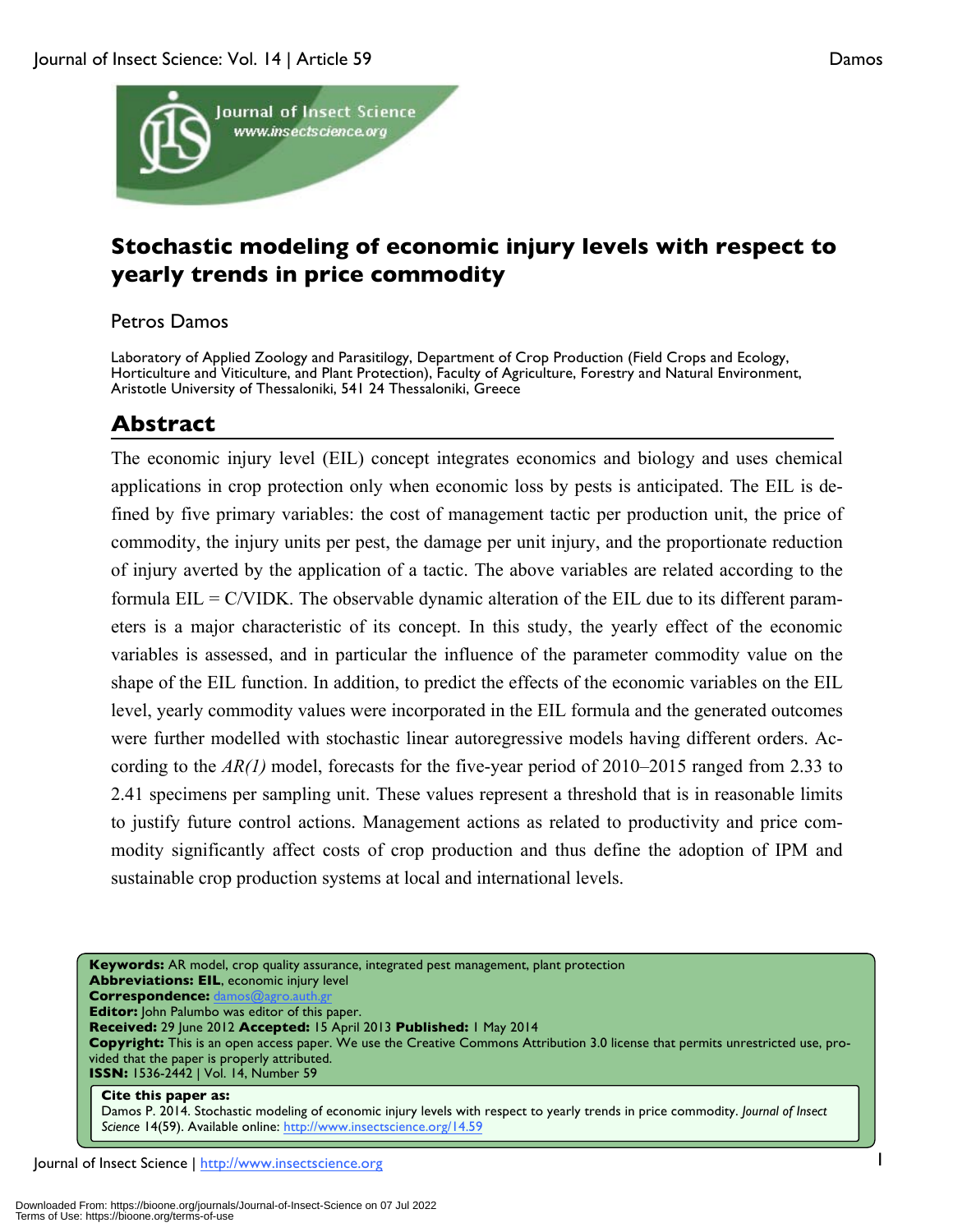## **Introduction**

The economic injury level (EIL) is an important concept in crop production and agriculture because it quantifies the cost/benefit ratio that underlies all pest control decisions to be adopted in integrated pest management (IPM) and sustainable agriculture. IPM involves coordinated use of multiple tactics for optimizing the control of all classes of pests (insects, pathogens, vertebrates, and weeds) in an ecologically and economically sound manner (Dickler and Schäfermeyer 1991; Dent 1994; Altieri and Nicholls 2000; Agra CEAS 2002; Damos and Savopoulou-Soultani 2012).

Concerns about consequences related to the use of non-selective insecticides have increased the interest in the development of alternative means for pest control that have little or no impact on humans, beneficial organisms, and sensitive ecosystems (Higley and Pedigo 1993, 1996; Ehler 2006; Ifoulis and Savopoulou-Soultani 2006). Traditionally, conventional plant protection strategies are associated to a variety of problems, including environmental side effects, insecticide resistance, negative impacts on natural enemies, safety for pesticide applicators, and important implications for the food supply due to unacceptable pesticides residues (Altieri and Nicholls 2000; IPM Europe 2000). Moreover, the type of pest management actions, as related to productivity and price commodity, significantly affects the costs of crop production and thus defines the adoption of IPM and sustainable crop production systems at a local or even international level (Altieri and Nicholls 2000; IPM Europe 2000).

Lately, the major IPM principles have been outlined by the European Commission and the European Parliament (adopted in the second

reading, European Commission 2009a, b). Particularly, eight general principles IPM are currently identified and related to the following topics (European Commission 2009a, b; Damos and Savopoulou-Soultani 2012):

- 1. Measures for prevention and/or suppression of harmful organisms
- 2. Tools for monitoring
- 3. Threshold values as basis for decisionmaking
- 4. Non-chemical methods to be preferred
- 5. Target-specificity and minimization of side effects
- 6. Reduction of use to necessary levels
- 7. Application of anti-resistance strategies
- 8. Records, monitoring, documentation and check of success

In practical terms, the major goal of IPM is not to eradicate pest populations but to accept the presence of a tolerable pest density, conserve environmental quality, and improve user profits (Pedigo et al. 1986; Higley and Pedigo 1993; Boller et all. 2004). However, this approach relies on the development and application of economic injury levels (EIL) and economic (action) thresholds (Cross and Dickler 1994; Buntin et al. 1996; Damos and Savopoulou-Soultani 2008, 2009, 2010).

Generally, for the application of EILs, the development of a mathematical relation between insect pest injury and yield loss needs to be established first. This relation is called "damage function" or "damage curve" and consists of the biological part of the EIL concept (Buntin et al. 1996). If the damage function has been evaluated, the next step is to estimate future projections of the EILs in respect to the economic variables (Peterson and Hunt 2003; Damos and Savopoulou-Soultani 2009, 2012).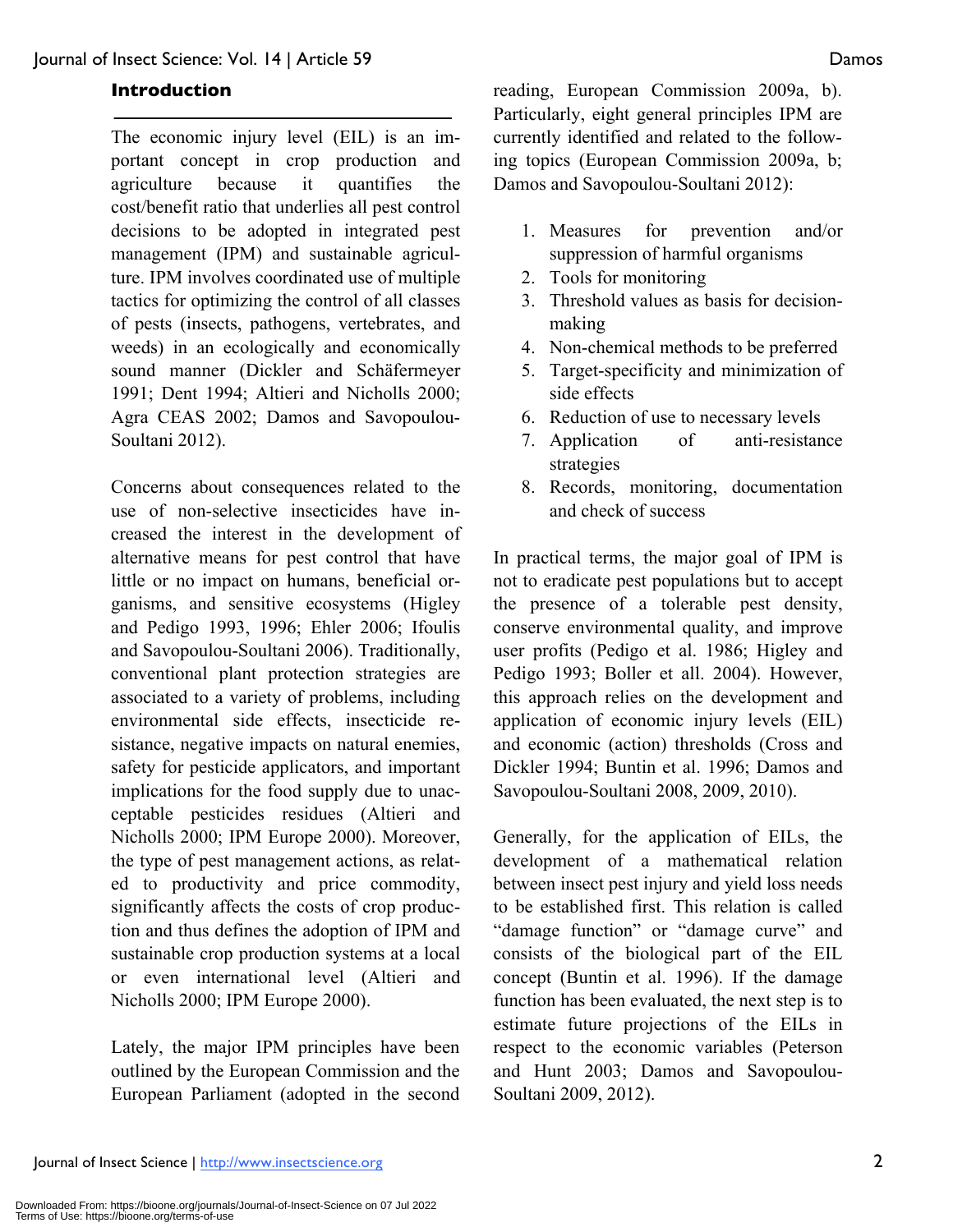## Journal of Insect Science: Vol. 14 | Article 59 Damos

The EIL by definition consists of an empirical relation rather than a dynamic one, and therefore the aim of the current work is not to rediscover that the EIL varies with changing market values of crops. In contrary, using this basic principle, efforts are made to move beyond the traditional cost-benefit equation and to capture the non-linear trends of EIL, utile for short coming extensions and long term validations, using stochastic models. In this context, the aim of the current work is to develop a general model that describes and predicts the yearly trends of EILs. Based on prior studies, yearly trends of the price commodity in the EIL model are incorporated in order to make future predictions. By keeping the deterministic skeleton of the EIL formula, first a yearly time series is generated in respect of the yearly trends of the price commodity. Finally, a stochastic linear autoregressive model is applied to make predictions for the EIL for the forthcoming years.

## **The concept of economic injury levels**

The EIL is cornerstone for IPM and crop protection because it defines how much pest injury can be tolerated. The concept of the EIL integrates biology and economics and uses control actions (mostly pesticides) only when economic loss is anticipated (Pedigo et al. 1996). The EIL is further used to define the economic threshold, which is the operational criterion used by plant protection advisors and farmers to define the population density at which control measures should be initiated to prevent an increasing pest population from reaching the EIL (Pedigo et al. 1996).

The EIL is based on the relation of five primary variables and can be estimated according to the following formula EIL *= C/VIDK*, in which *C* represents the cost of management tactic per production unit, *V* is the price of commodity, *I* is the injury units per pest, *D* is the damage per unit of insect injury, and *K* is the proportionate reduction of injury averted by the application of a tactic (Buntin 1996; Damos and Savopoulou-Soultani 2009, 2012). The variables *I* and *D* are related to each other and are the biological characteristics of the function by representing the yield loss associated per pest. The parameters *D* and *I* can be obtained from the slope of the yield, or damage function  $(Y = a + bx)$ , where  $Y =$  yield loss;  $a = 0$ ,  $x =$  number of pests per sampling unit; and  $b =$  yield loss/pest, representing the loss per insect, which is equal to *I\*D* or *D'*  (Damos and Savopoulou-Soultani 2009).

In order to model yearly trends of the EIL, a representative industrial peach cultivation was chosen as a case study. In particular, the values of the EIL were estimated during 14 successive years (1996–2010) in respect to the price commodity of each year (as given by public peach corporations and the Greek ministry of rural development and food). Moreover, for simplicity reasons, in this study other variables of the EIL model were considered as constant.

## **Stochastic modelling of the economic injury level**

To address the challenge of modelling the EIL, a stochastic linear autoregressive model was applied. By using the EIL formula, first a yearly time series based on the parameters of each year was generated (Damos and Savopoulou-Soultani 2009). These yearly values of the EILs result in a stationary stochastic process that can be further represented by a linear autoregressive model with infinite order and uncorrelated residuals.

Thus, considering no density dependency but similar variations, the EIL process equals: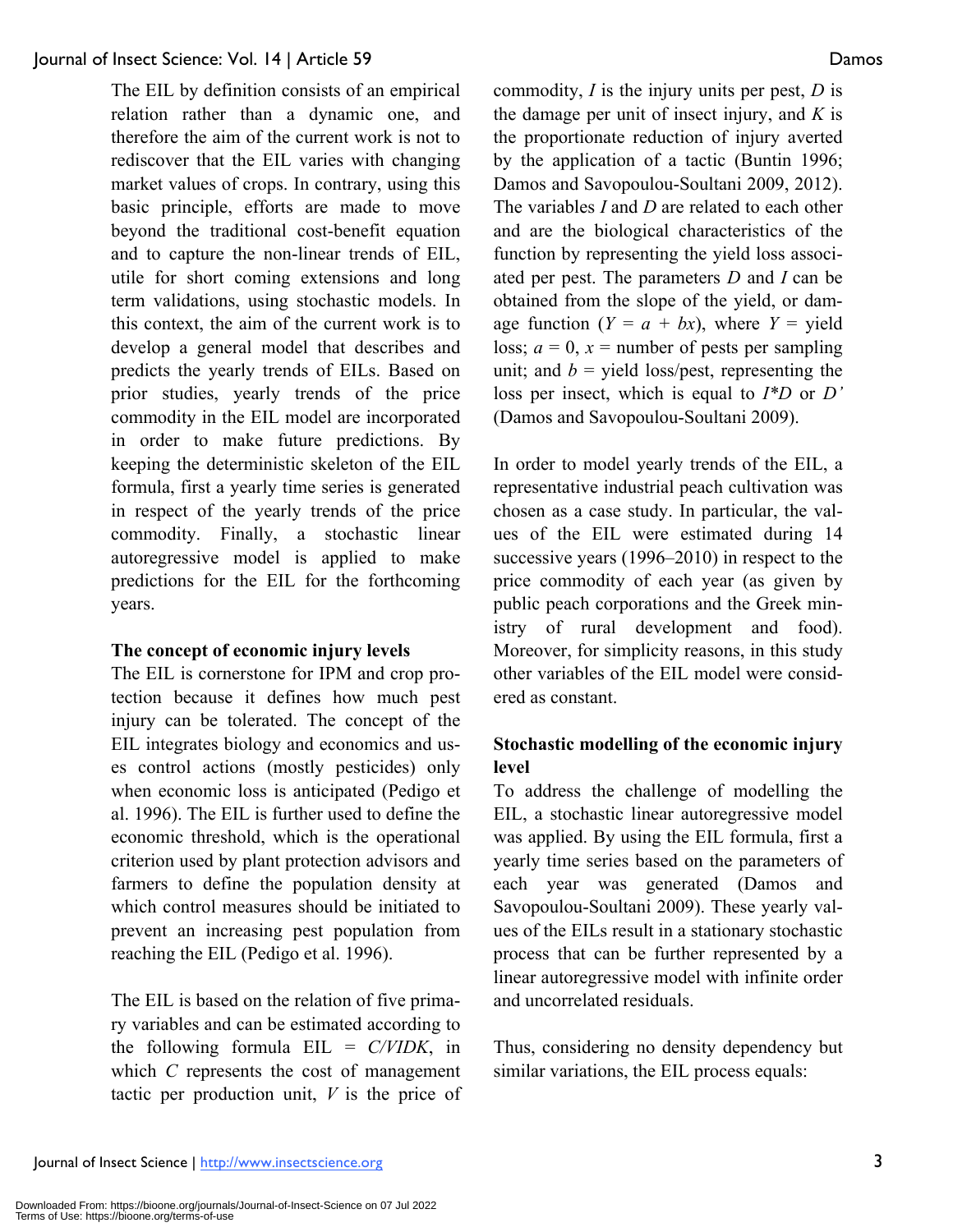$$
y_{t} = \delta_{t} + \sum_{j=0}^{\infty} \theta_{j} \varepsilon_{t-j}
$$
  
=  $\delta_{t} + \varepsilon_{t} + \theta_{1} \varepsilon_{t-1} + \theta_{2} \varepsilon_{t-2} + L$   
=  $\delta_{t} + \varepsilon_{t} + \theta_{1} L \varepsilon_{t} + \theta_{2} L^{2} \varepsilon_{t} + L$   
=  $\delta_{t} + \theta(L) \varepsilon_{t}$ 

(Equation 1)

where  $\{\varepsilon_t\}_{-\infty}^{+\infty}$  is a sequence of random variables known as white noise, satisfying that:  $E(\varepsilon_t) = 0$  and  $E(\varepsilon_t^2) = \sigma^2$  with zero autocovariance in all cases and  $\delta_t$  deterministic component.

Hence,  $\varepsilon_t = N(0, \sigma^2)$ , and *N* stands for the normal distribution having variance  $\sigma^2$ , and  $\delta$ , is a deterministic component that is predictable from its past history and is uncorrelated with  $\varepsilon_{t-j}$  for all *j*, and  $\{\theta_j\}_0^{+\infty}$  are square sumable

$$
\sum_{j=0}^{+\infty} \theta_j^2 < \infty \text{, with } \theta_0 = 1.
$$
\nLet  $\theta(L) \approx \sum_{j=0}^{p} \alpha_j y_{t-j}$ 

(Equation 2)

where *L* represents the lag operator, such that  $L^j x_i = x_{i-j}$ ,  $p=1,2,...,k$  is the time lag of the stochastic process, so that in any of the EIL time series  $y_t$  may be written as:

$$
y_t = u + \big(\sum_{j=0}^p \alpha_j y_{t-j}\big)\varepsilon_t
$$

(Equation 3)

or:

$$
y_t = u + a_j y_{t-1} + \dots + a_p y_{t-p} + \varepsilon_t
$$
  
(Equation 4)

where  $\varepsilon_t$  has zero mean and variance  $\sigma_\varepsilon^2$  or  $\varepsilon_t$  $=$  *WN(0,* $\sigma^2$ *<sub>ε</sub>)* and *u* is assumed to be negligible.

Equation (4) consists of the autoregressive model of order *p*, *AR(p)*, in which the constant term *u* satisfies the condition that data do not have a zero mean (Brockwell and Davis 1996; Grunwald et al. 2000) .

In the current work, three autoregressive models of order *1*, *2*, and *3* were generated, and their performances were statistically compared.

### **Parameter estimation**

Parameter estimates of the *AR(p)* were based on prediction error decomposition and maximum likelihood estimates. Considering that the probability of the sequence of the EIL residuals is given by:

$$
L = \prod_{i=p+1}^{N} p(\varepsilon_i)
$$

(Equation 5)

which by terms of the joint density function is (Harvey 1993):

$$
f(y; a, \sigma^2) = f(y_1, \ldots, y_{n-1}; a, \sigma^2) \cdot f(y_n | y_{n-1}, \ldots, y_1; a, \sigma^2)
$$

(Equation 6)

The rule is further applied for all successive observations obtaining:

$$
f(y; a, \sigma^2) = \prod_{j=p+1}^{n} f(y_i | y_{j-1}; a, \sigma^2) \cdot f(y_1, \dots, y_p; a, \sigma^2)
$$
  
(Equation 7)

 $(Equation 7)$ 

where 
$$
y_{j-1} = (y_1, \ldots, y_{j-1})'
$$
.

Since each one of the conditional distributions of the *AR* model is:

$$
N(\sum\nolimits_{j=1}^p a_j y_{t-j}, \sigma^2)
$$

(Equation 8)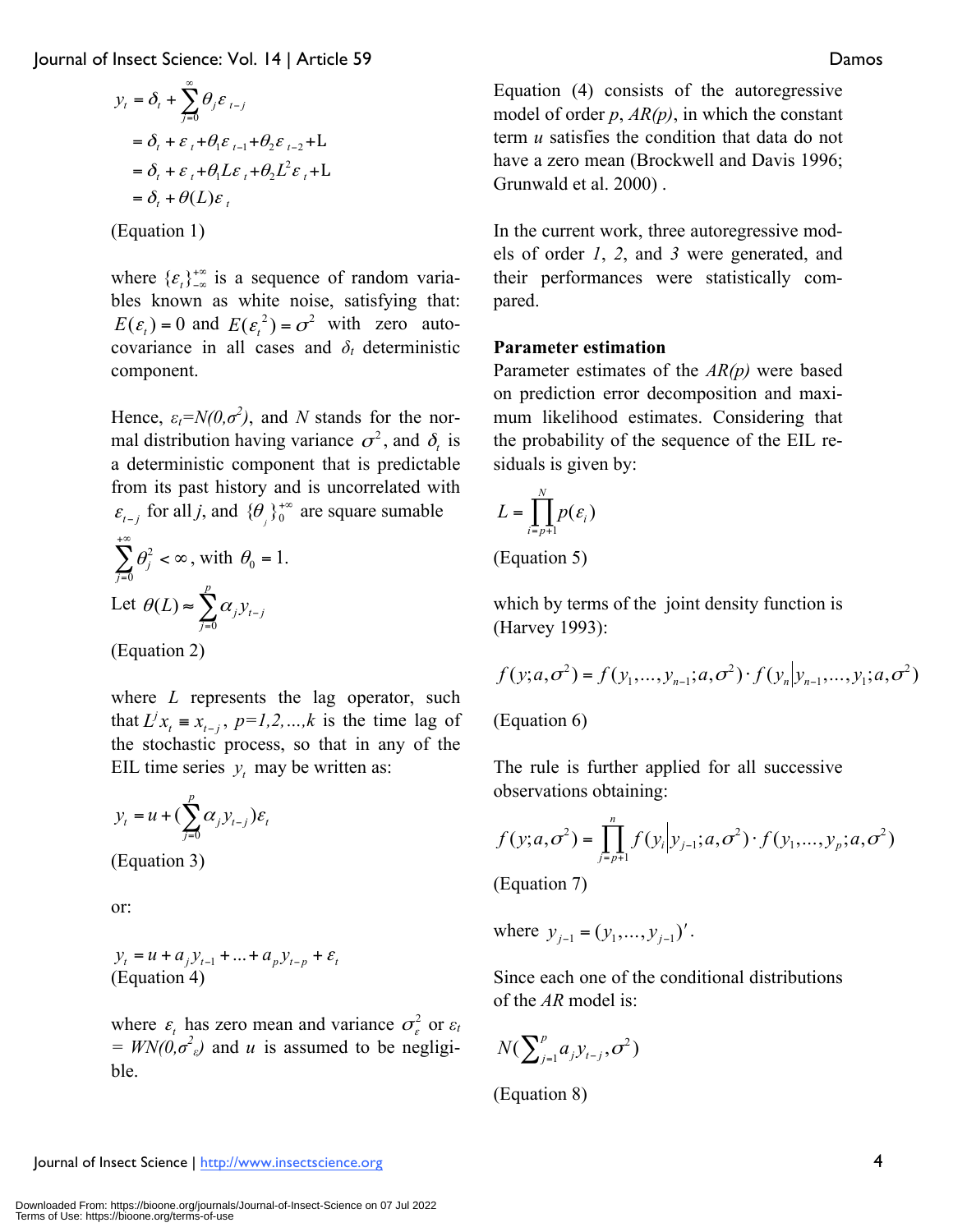and

$$
f(y_1,...,y_p; a, \sigma^2)
$$

(Equation 9)

is the marginal distribution of the first *p* observations.

The exact log likelihood for the *AR(p)* model is given by (Hamilton 1994):

$$
l(a, \sigma^2; y) = \log[L(a, \sigma^2; y)] = -[\frac{(n-p)}{2}]\log(2\pi\sigma^2)
$$

$$
-\frac{1}{2}\sum_{i=p+1}^n \frac{(y_i - \sum_{j=1}^p a_j y_{i-j})}{\sigma^2} + \log[f(y_1, \dots, y_p; a, \sigma^2)]
$$

(Equation 10)

Considering EIL as a time series and in the case of the *AR* having order 1, the relevant marginal distribution is:

 $f(y_1; a, \sigma^2)$ 

and



(Equation 11),

equation (10) results to:

$$
\log[f(y_1; a_1, \sigma^2) = -\frac{1}{2} \{ \log(2\pi) + \log(\frac{\sigma^2}{1 - a_1^2}) + y_1^2(\frac{1 - a_1^2}{\sigma^2}) \}
$$

(Equation 12).

### **Model comparison**

In order to determine the effect of more parameters on the *AR* model the Akaike informational criterion (*AIC*) were used (Akaike 1974; Damos and Savopoulou 2010). Thus, if *x* is the vector of the time series observations used to estimate the parameters *θ* of the *m* model among *M* candidate models  $(m=1,2,...,M)$ , then considering that  $g(x|\hat{\theta}_m(x))$  is the maximum likelihood function for model *m* and *ρ* is the number of parameters, then the *AIC* is:

$$
AIC(m) = -2\ln g(x|\hat{\theta}_m(x)) + 2\rho
$$

(Equation 13)



Journal of Insect Science | http://www.insectscience.org 5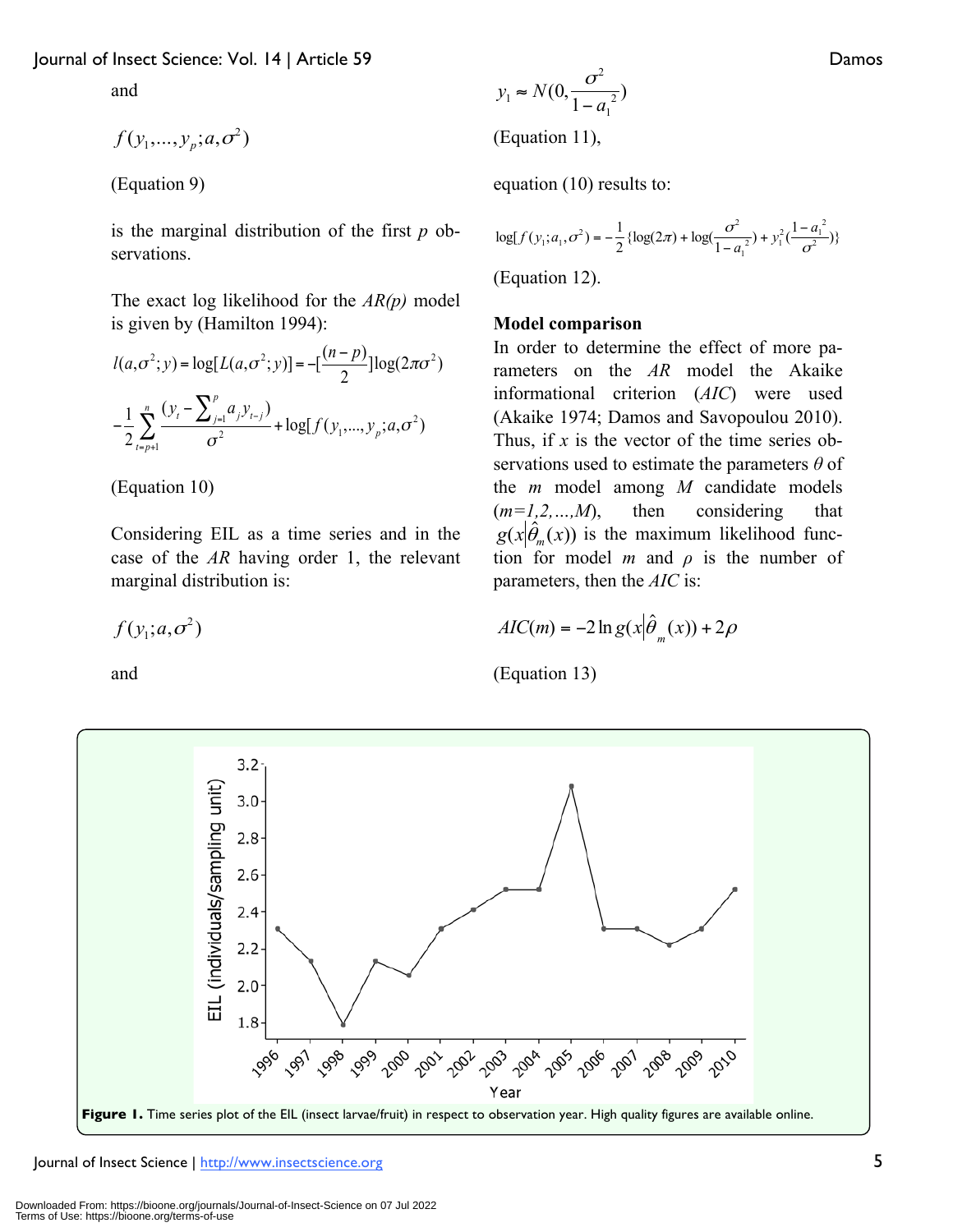The above criterion permits inferences on how the different number of parameters adds to the explanatory power of the candidate model (Damos and Savopoulou-Soultani 2011).

The short described mathematical framework and the related assumptions and principles were used to analyze the time series structure of the EIL.

## **Results and Discussion**

Figure 1 depicts the generated time series of the EILs in respect to year. The plotted EIL values represent the number of individual pests (i.e., moth larvae) detected at each sampling unit (i.e., fruit). These values were estimated in respect to the mean seasonal trends of the price commodity for representative industrial peach varieties of public fruit corporations of Northern Greece and by keeping other parameters constant. The observable dynamic alteration of the EIL is the result of yearly changes on its different parameters (here: price commodity). However, one can not exclude that value of the EILs can be slightly modified with respect to the other economic parameters, such as the mean market price for different pesticide categories.

Figure 2 displays the individual control charts of the EIL variable of interest in regards to of the successive-yearly observation points. These charts track both the process level and process variation, and at the same time detect outliers. Only one point is more than threefold standard deviations from the center lines. This indicates



Journal of Insect Science | http://www.insectscience.org 6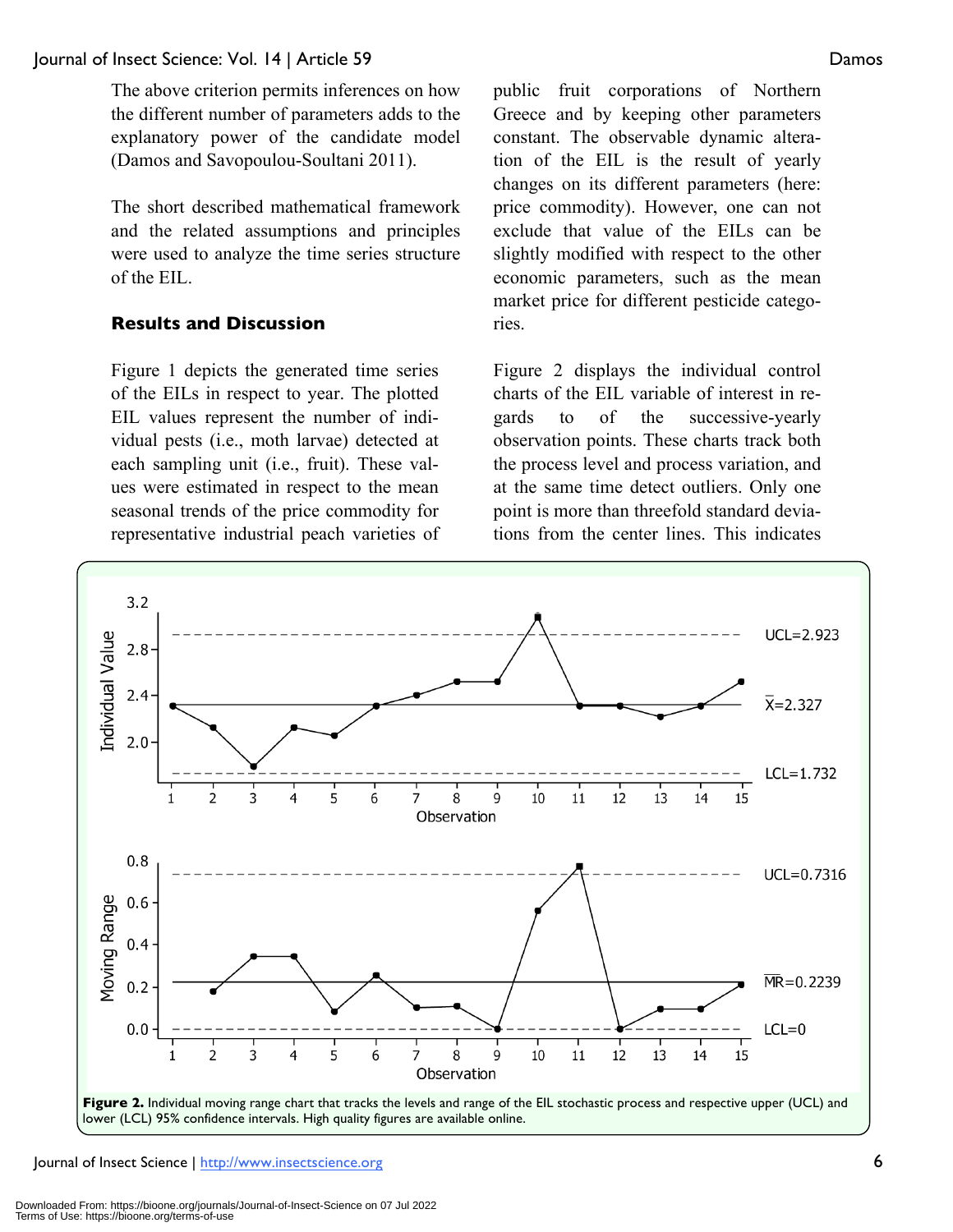that almost all observed values of the EIL are normally distributed in their sampling space.

Further more, Figure 2 by default estimates the process variation, *s* with MR/ d2, and the average of the moving range divided by an unbiasing constant. The moving range is of length 2, since consecutive values have the greatest chance of being alike. Special causes result in variation on the EIL that can be detected and, to some extent, be managed, while on the other hand common cause variation is inherent in the process. Hence, the EIL dynamic stochastic process is in control when only common causes (not special causes) affect the process output because most values fall within the bounds of the control limits and do not display non random patterns (Damos et al. 2011).

To date, these values represent how measurements of the EIL samples process may change over time and are practically used to define if the EIL is a weak stationary

processes and can be described by an autoregressive model with normally distributed errors.

Figure 3 depicts the autocorrelation and partial autocorrelation function for the EIL variable. In both cases, the process is dependent on short previous values. This is indicated by the decrease in the correlations of the successive series points separated by *k* time units. The detection of significant time lags is fundamental for the description of any stochastic process (i.e., population feedbacks are fundamental characteristics of ecological organisaorganisation). More important, such kind of information is a prerequisite for further autoregressive modelling. For instance, because autocorrelation and partial autocorrelation drop considerable from lag1 towards lag3, we come to the conclusion that the process has short memory. In other words, the EIL values of the foregoing years exert influence on the EILs of the coming year. Understanding how time lags contribute to the EIL projected values, we are able to detect seasonal trends and periodicity utile in forecasting.



Figure 3. Autocorrelation (left) and partial autocorrelation (right) and respective 5% confidence intervals for the EIL regarded as a time series variable. High quality figures are available online.

**Table 1.** Parameter estimates and model evaluation statistics for the stochastic autoregressive model (AR) in respect to model order in modelling EIL variables.

| <b>Model</b> | <b>AR Coefficient</b> |                |            |                   | <b>Performance Statistics</b> |            |                 |
|--------------|-----------------------|----------------|------------|-------------------|-------------------------------|------------|-----------------|
|              | a                     | a2             | $\alpha$ 3 | <b>Iterations</b> | Log(L)                        | <b>AIC</b> | <b>NoiseVar</b> |
| AR(1)        | 0.386                 | $\blacksquare$ |            |                   | $-0.679$                      | 5.35881    | 0.06341         |
| AR(2)        | 0.816                 | $-0.36$        | $\sim$     |                   | $-0.584$                      | 16708      | 0.06252         |
| AR(3)        | 0.38304               | 0.178157       | $-0.238$   |                   |                               | 8.41208    | 0.05874         |

Journal of Insect Science | http://www.insectscience.org 7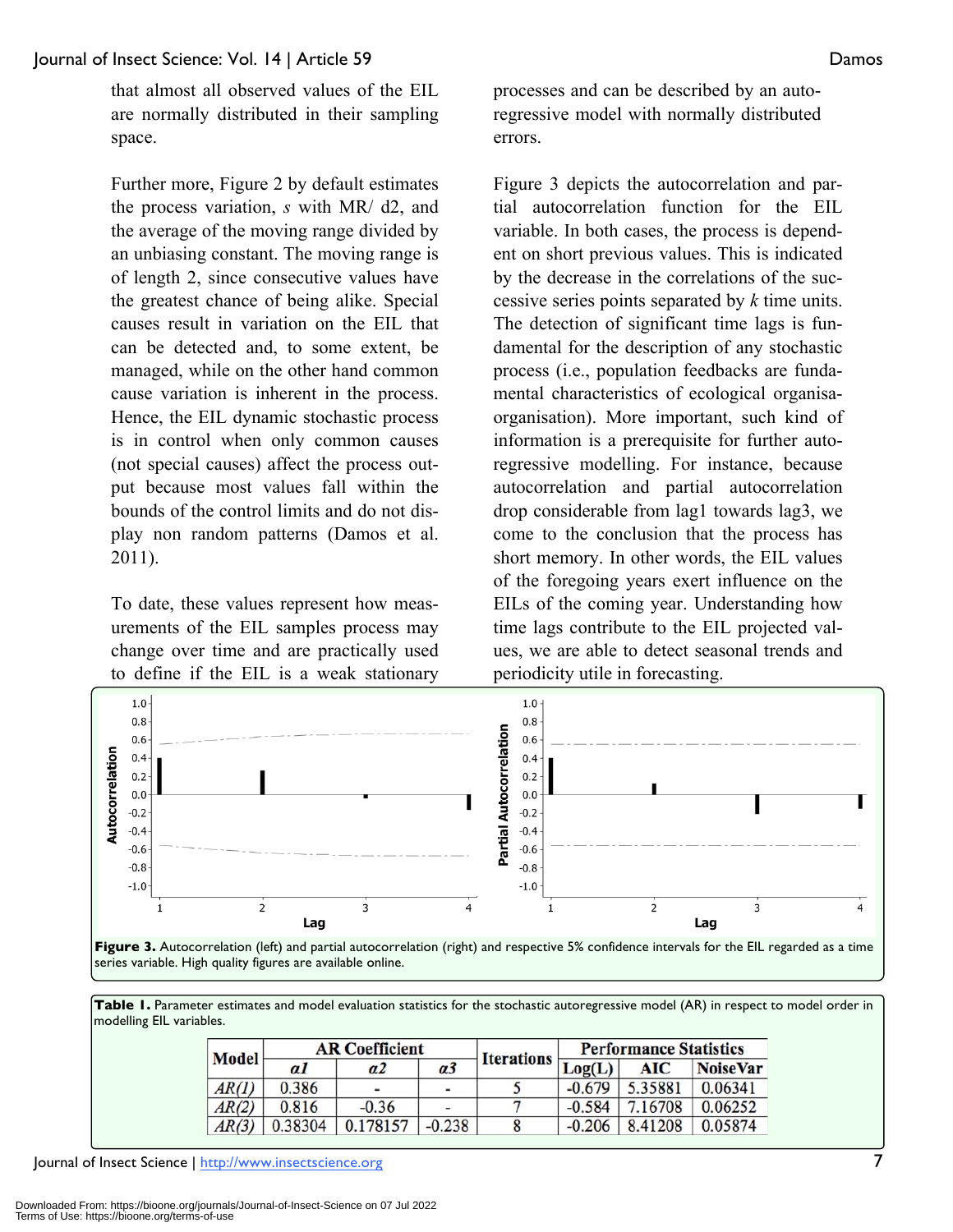

Table 1 gives the estimated parameters of the three linear autoregressive models that were applied to describe the EIL as stochastic process. The performance statistics in respect to model order are also given. According to the maximum likelihood estimates and the related AICs, the *AR(1)* model can be used to describe the EIL process because more number of parameters do not add to the explanatory power of the *AR* model. These estimates reveal the physical process that builds persistence in to EIL and are further used to generate future values (i.e., Figure 5). Moreover, despite the EIL being conversant at present only, it is actually composed of parameters either uncertain or entirely doubtful, none of which (unfortunately) can be predicted directly. Therefore, this analysis advances the science behind EIL's current autoregressive approach and takes into account the magnitude of the likelihood that the EIL will take certain values. Thus, if there is a 'true' EIL, it should be stochastic rather than deterministic, and from this standpoint the current approach may advance the EIL not only from a descriptive-deterministic representation towards a statistical-stochastic one, but also to a tool used to perform predictions.

Figure 4 illustrates the model performance of the *AR(1)* model in describing the seasonal trends of the EIL time series. According to the normal probability plot, the generated histograms, and the residual error plots, it is observable that the data are normally distrib-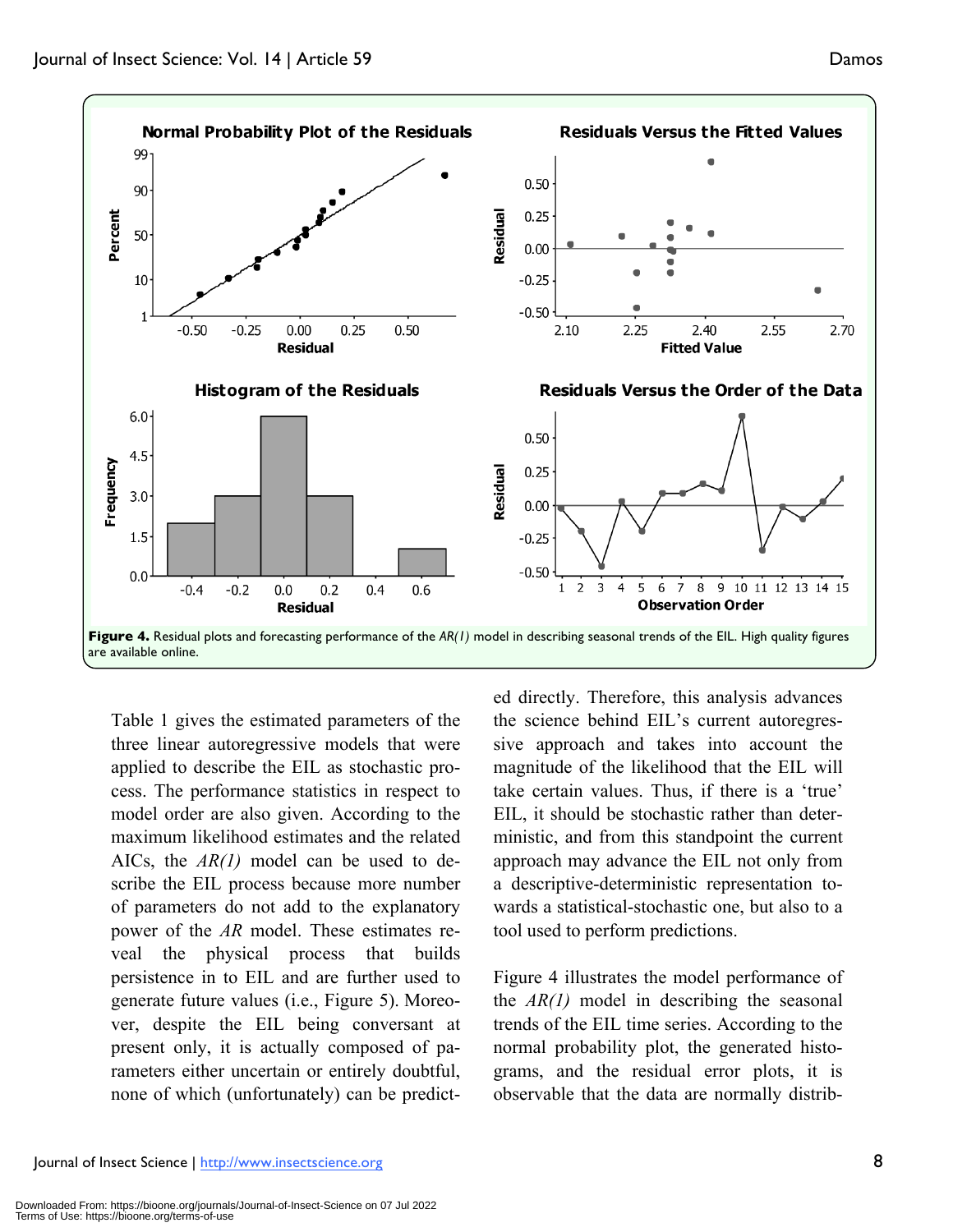

**Figure 5.** Time series plot of the EIL (insect larvae/fruit) and *AR(1)* model fits in respect to observation year (1996–2010); updated EIL values (2011–2012) and forecast of the *AR(1)* models for the successive five-year period (2011–2015). High quality figures are available online.

uted, and therefore the selected *AR(1)* model describes with high accuracy most observations.

In a real time context, this model can be projected over the future (i.e., based on the autoregressive parameter values) and provide means to evaluate the profitability (or not) of certain varieties (or crops). For example, it is quite obvious that new varieties having higher EILs are advantageous compared to regular ones and are worth being planted in more areas. Furthermore, because selling of the crop is nearly always done shortly after harvest, while the EIL is applied earlier, the current long term analysis can be used to inform the necessity of short-term decision making using the predictions to gain threshold realities of the following year.

Figure 5 generates the predictions of the EIL values according to the applied autoregressive model having order one (*AR(1)*). Forecasts for 2010–2015 ranged from 2.33 to 2.41 individuals per sampling unit. These values represent a threshold that is in reasonable limits to justi-

fy future control actions taken by farmers. In other words, according to the applied model and the respective forecasts, high quality peach products (i.e., composts) can be produced for the next five years in the current frame of IPM and supply markets.

Moreover, Figure 5 also presents the generated model predictions according to the autoregressive parameter estimate of the *AR(1)* model. Simulated data are generally in reasonable limits, and forecasts matched over the years 2011 and 2012 were quite close to observed values.

The most related work, which deals with uncertainty and variability in the variables that determine the EIL, including crop market value, is that of Peterson and Hunt (2003). Particularly, they have considered each EIL parameter separately and their probability distributions at a fixed point, and then propagated them into the output of the EIL model. Moreover, based on Monte Carlo simulations, they generated for each of the EIL parameters specific distributions, most of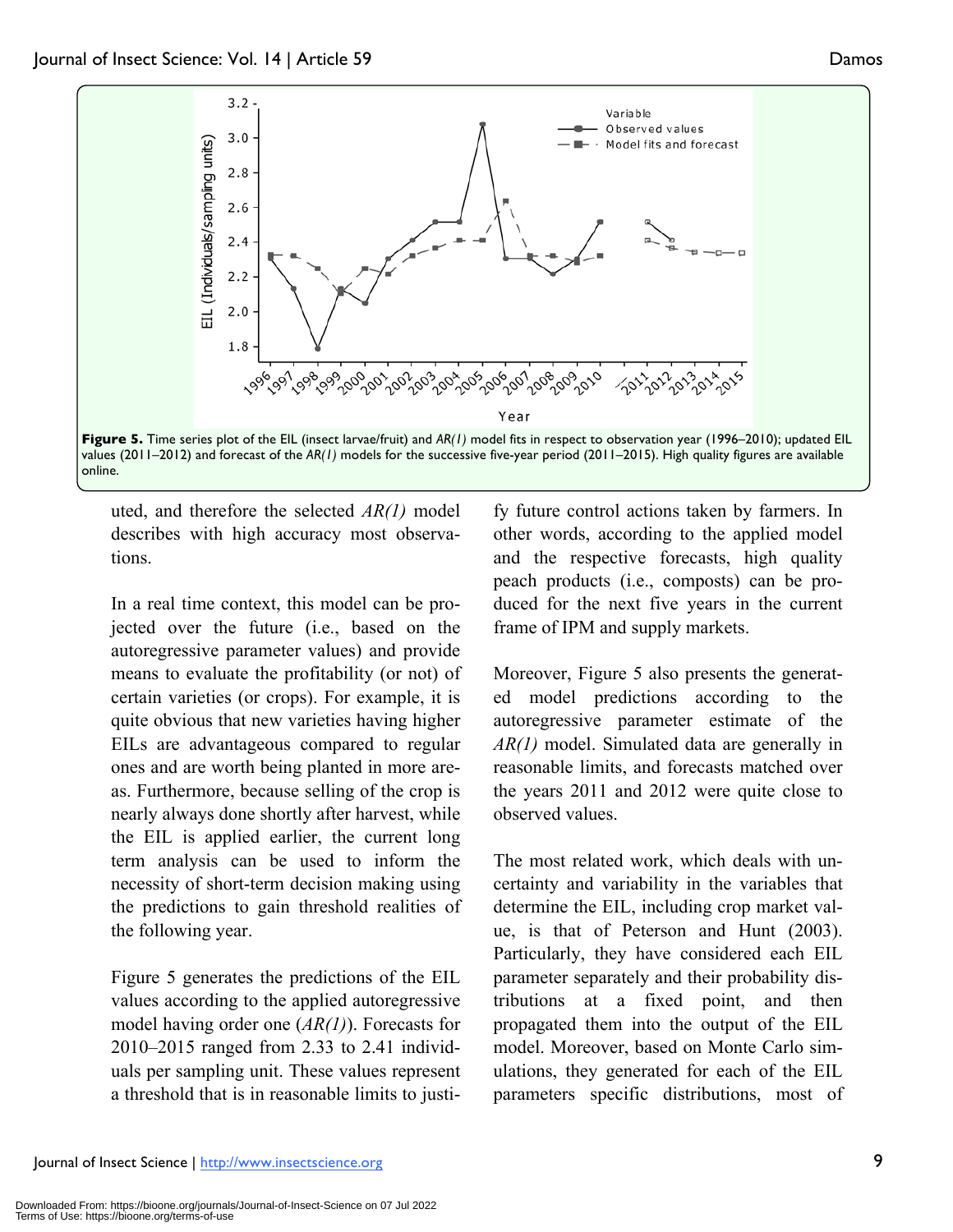them having kurtosis and positive skewness (e.g., lognormal), and defined a probabilistic economic injury Level (PEIL).

In this work, however, we considered the EIL as a time process that is captured by a typicalnormal joint distribution and without bootstrapping. Moreover, the approach differentiates conceptually, considering that we are interested in performing non-linear predictions rather than estimating the degree of EIL uncertainty associated with the type of distribution and mean percentiles.

## **Conclusion**

Although economic-threshold models are deterministic in nature and either contain or are linked, to some extent, to population-dynamic models (Dennis et al. 1986), they take the form of prediction models by including variables that express random behaviour in very few studies (Peterson and Hunt 2003). However, this work handled the EIL's concept as a dynamic stochastic process that is evolving in time and makes efforts to describe its behaviour based on linear autoregression models having different orders.

By this context the EIL formula is used as a deterministic skeleton, which was used to generate different outcomes according to yearly fluctuations of the economic variables. Since alterations on yearly price commodities of crop products mostly behave randomly, they also result in non-deterministic behaviour of the EIL. By this context, a model can be fitted on EIL serial data to describe the stochastic process and make forthcoming predictions.

To date, there is no dynamic EIL reported in the literature that incorporates yearly stochastic trends of the economic variables. In addiaddition, most procedures are focusing on the estimation of the yield function, or further proceed on the estimation of constant EILs, and the probabilistic EIL differs conceptually in comparison to the time series approach that was followed (Pedigo et al. 1986; Onstad 1987; Pedigo 1995; Peterson and Hunt 2003; Moschos 2005)

From a biological standpoint, although the construction of the damage function is a very difficult task and a prerequisite of estimating EILs, the multidisciplinary aspect of the EIL concept enables the evaluation of economic variables (Southwood and Norton 1973; Plant 1986; Pedigo 1995; Damos and Savopoulou-Soultani 2012).

The issue of temporal EIL modelling may be much more complicated, considering that biological parameters are also affected temporally and spatially. Because in most cases insect feeding behaviour and development are temperature driven (Logan et al. 1976; Samietz et al. 2007), environmental noise can modify the damage function. Additionally, other factors that affect the damage function and EIL are time delays on insect development and injury rates in respect to host performance (Higley and Pedigo1993). Nevertheless, it is feasible for a given species and cultivation to construct the damage function, estimate the parameter *D*, and proceed to estimation of the economic variables.

Thus, for a regular presence of economically important pests in specific cultivation regions and for a given pesticide efficacy (*K*), the EIL is strongly governed by the cost of management (*C*) and the commodity value (*V*). In other words, different combinations among the random economic variables affect the respective EIL, and therefore the proposed stochastic approach in modelling EIL levels is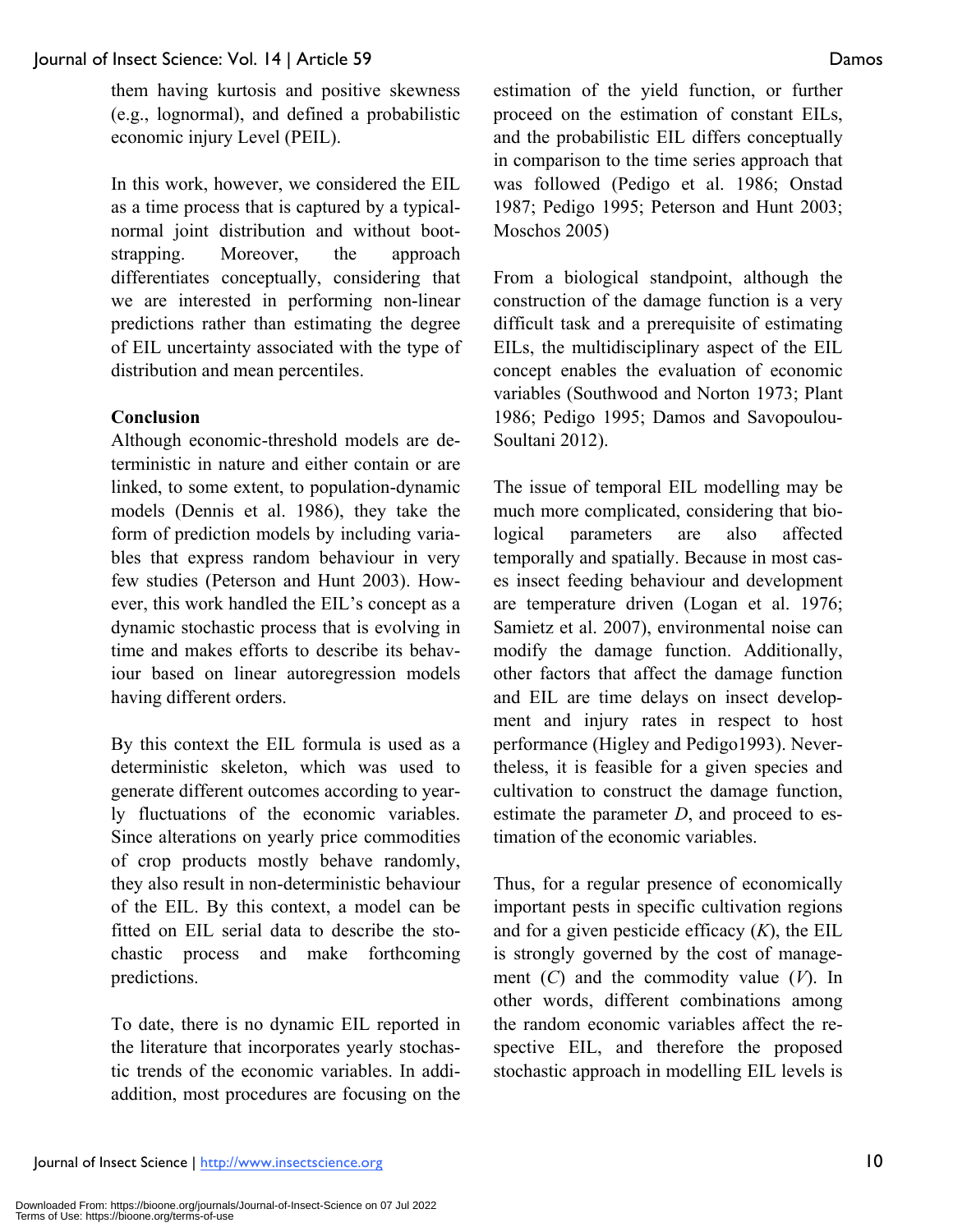useful in predicting future pest and crop specific economic threshold levels.

Finally, applying multivariate stochastic models can incorporate more potential variables and increase prediction capability of EILs and adoption of IPM systems towards sustainable agriculture.

## **References**

Agra CEAS. 2002. *Integrated Crop Management Systems in the EU*. Amended Final Report for European Commission, DG Environment.

Akaike H. 1974. A new look at the statistical model identification. *IEEE Transactions on Automatic Control* 19(6): 716–723.

Altieri MA, Nicholls CI. 2000. *Agroecology in action. Indigenous and modern approaches to IPM in Latin America*. ESPM Division of Insect Biology, University of California, Berkeley, USA. Available online: www.nature.berkeley.edu/~miguelalt/indigenous\_and\_modern\_approaches.html

Boller EF, Avilla J, Jörg E, Malavolta C, Wijnands F, Esbjerg P. 2004. *Integrated Production: Principles and Technical Guidelines*, 3rd edition. IOBC-WPRS. Available online: www.iobc.ch/iobc\_bas.pdf

Buntin GD. 1996. Economic thresholds for insect management. In: Higley LG, Pedigo LP, Editors. *Economic thresholds for integrated pest management*. pp. 128–147. University of Nebraska Press.

Brockwell PJ, Davis RA. 1996. *Time series: theory and methods*, second edition. Springer-Verlag.

Cross JV, Dickler E. 1994*. Guidelines for Integrated Production of pome fruits in Europe: IOBC Technical Guideline III*. IOBC/WPRS Bulletin 17: 1–8. International Organization for Biological and Integrated Control of Noxious Animals and Plants.

Damos P, Savopoulou-Soultani M. 2008. Development and validation of models in forecasting the seasonal emergency and population dynamics of the peach twig borer *Anarsia lineatella* (Lepidoptera: Gelechiidae) in northern Greece. In: Proceedings of XXIII international congress of entomology, 6–12 July, Ed. by ICE Org. Comm., Durban, South Africa, ICE section 1, 267, Abstract No. 414.

Damos P, Savopoulou-Soultani M. 2009. Population dynamics of *Anarsia lineatella*  (Lep: Gelechiidae) in relation to crop damage and development of Economic Injury Levels. *J. Appl. Entomol*. 134: 105–115.

Damos P, Savopoulou-Soultani M. 2010. Development and statistical evaluation of models in forecasting major lepidopterous peach pest complex for integrated pest management programs. *Crop Prot.* 29, 1190– 1199.

Damos P, Savopoulou-Soultani M. 2012. Microlepidoptera of Economic Significance in Fruit Production: Challenges, Constrains and Future Perspectives of Integrated Pest Management. In: Cauterruccia L, Editor. *Moths: Types, Ecological Significance and Control*. Nova Science Publications.

Damos P, Rigas A, Savopoulou-Soultani M. 2011. Application of Markov Chains and Brownian motion models on Insect Ecology. In: Earnshaw RC, Riley EM. *Brownian Motion: Theory, Modelling and Applications*. pp. 71–104. Nova Science Publications.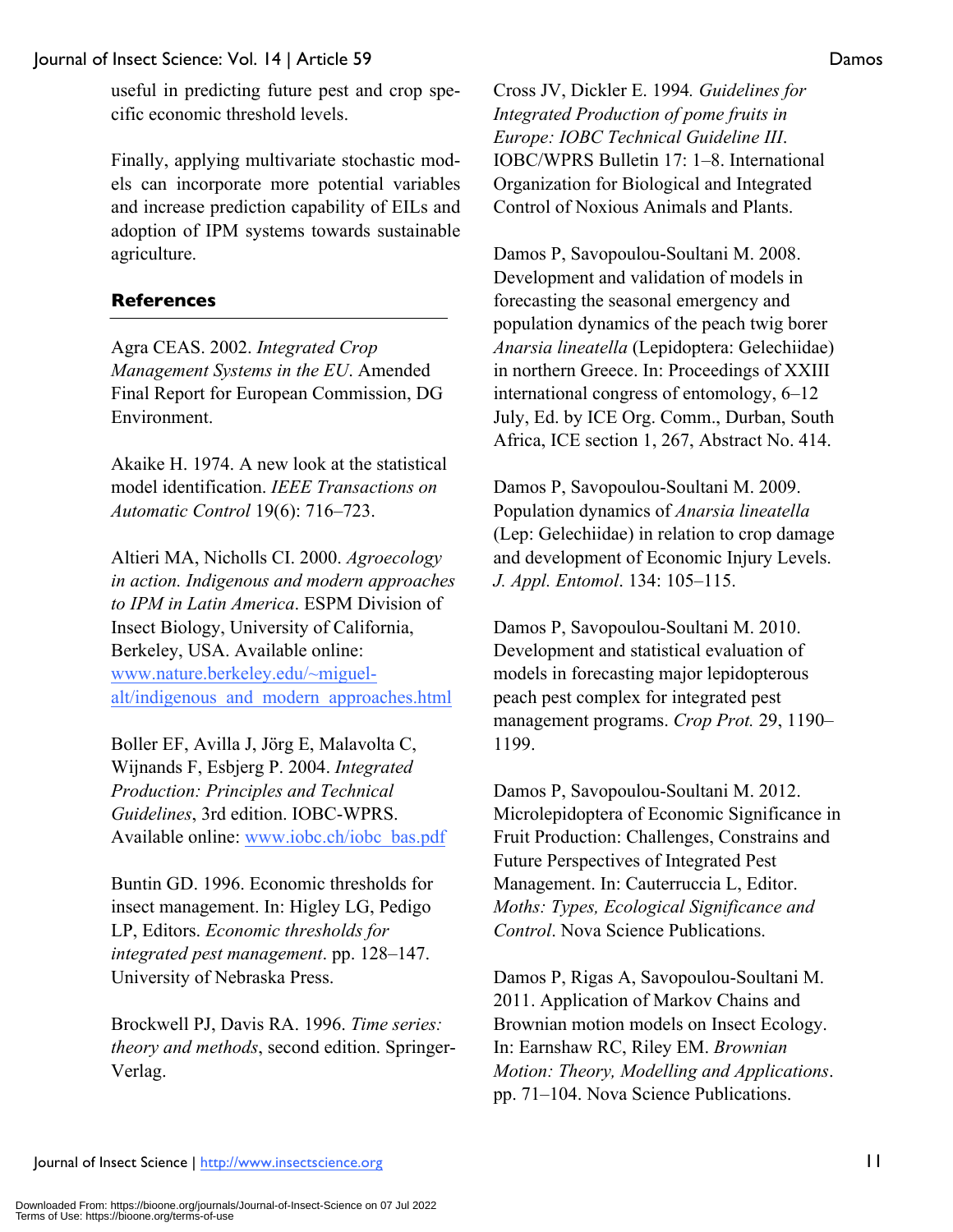### Journal of Insect Science: Vol. 14 | Article 59 Damos

Dennis B, Kemp PW, Beckwith C. 1986. Stochastic Model of Insect: Estimation and Testing. *Env. Entomol.* 15: 540–546.

Dent D. 1994. *Integrated Pest Management*. Chapman and Hall.

Dickler E, Schäfermeyer S. 1991. General principles, guidelines and standards for integrated production of pome fruit in Europe and procedures for endorsement of national and regional guidelines and standards. *OILB Bulletin* SROP1991/XI/3.

European Commission. 2009a. *Directive of 21 October 2009 concerning the sustainable use of pesticides (2009/128/EC)*. European Commission.

European Commission. 2009b. *Final Report Development of guidance for establishing Integrated pests management (IPM) principles*. European Commission.

Ehler LE. 2006. Perspective integrated pest management (IPM): definition, historical development and implementation, and the other IPM. *Pest Manag. Sci*. 62: 787–789.

Grunwald GK, Hyndman RJ, Tedesco L, Tweedie RL. 2000. Non-Gaussian conditional linear AR(1) models. *Australian and New Zealand Journal of Statistics* 42: 479–495.

Higley G, Pedigo LP. 1993. Environmental aspects of insect pest management. Economic injury level concepts and their use in sustaining environmental quality. *Agric. Ecosyst. Environ.* 46: 233–243.

Higley LG, Pedigo LP, Editors. 1996. The EIL concept. In: *Economic thresholds for integrated pest management*. University of Nebraska Press.

Hoyt SC, Burts EC. 1974. Integrated Control of Fruit Pests. *Ann. Rev. Entomol*. 19: 231– 252.

Ifoulis A, Savopoulou-Soultani M. 2006. Developing the optimum sample size and multistage sampling plans for *Lobesia botrana*  (Lepidoptera: Tortricidae) larval infestation and injury in northern Greece. *J. Econ. Entomol*. 99: 1890–1898.

IPM Europe 2000. *For the harmonisation of European support to developing countries in the use of IPM to improve agricultural sustainability*. IPM Europe.

Logan JA, Wollkind DJ, Hoyt SC, Tanigoshi LK. 1976. An analytic model for description of temperature dependent rate phenomena in arthropods. *Environ. Entomol.* 5: 1133–1140.

Moschos T. 2005. Yield loss quantification ad assessment of economic injury level for the anthophagus generation of the European grapevine moth *Lobesia botrana* Den. et Schiff. (Lepidoptera: Tortricidae). *Int. J. Pest. Manag*. 51: 81–89.

Onstad DW. 1987. Calculation of economicinjury levels and economic thresholds for pest management. *J. Econ. Entomol*. 80: 297–303.

Pedigo LP. 1995. Closing the gap between IPM theory and practice. *J. Agric. Entomol.* 12: 171–181.

Pedigo LP, Hutchins SH, Higley LG. 1986. Economic injury levels in theory and practice. *Annu. Rev. Entomol*. 31: 341–368.

Peterson RKD, Hunt TE. 2003. The probabilistic economic injury level: incorporating uncertainty into pest